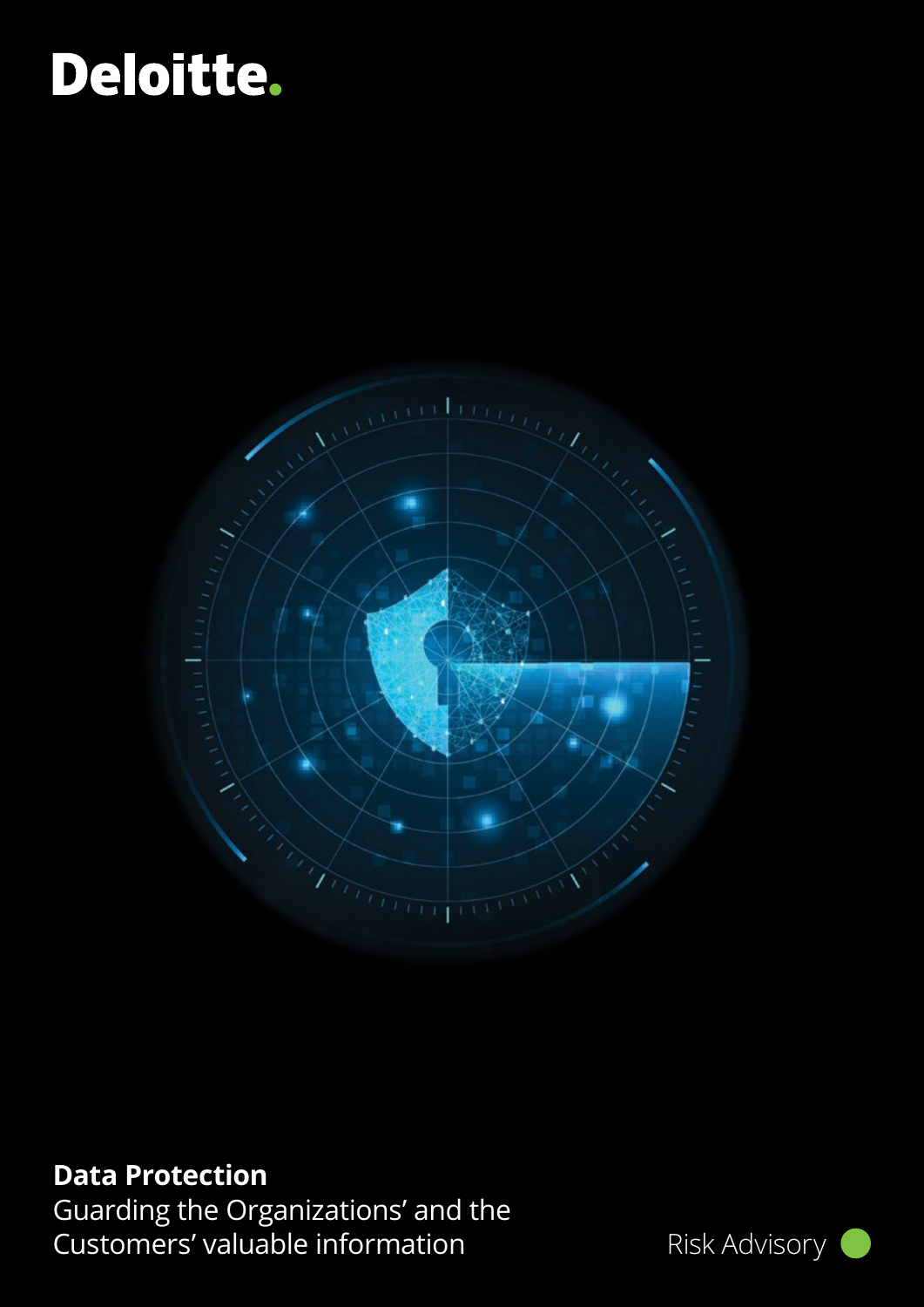## The Digital Revolution

Advances in data science, processing capabilities and new technologies have sparked the fourth Industrial Revolution, shifting our world to digital economy. As processes get digitized and information is made accessible across the internet, enterprises need to consider the aspects highlighted in the adjacent image:



### **Adversaries and attacks are growing**



### **Why is protecting data so difficult?**

The magnitude of stolen information is staggering, and the challenges associated with protecting data continue to grow. Some of the reasons are:



1 "The Digital Universe of Opportunities: Rich Data and the Increasing Value of the Internet of Things", EMC Digital Universe with Research & Analysis by IDC

2 "2015 Data Breach Investigations Report", Verizon

3 National Vulnerability Database (NVD)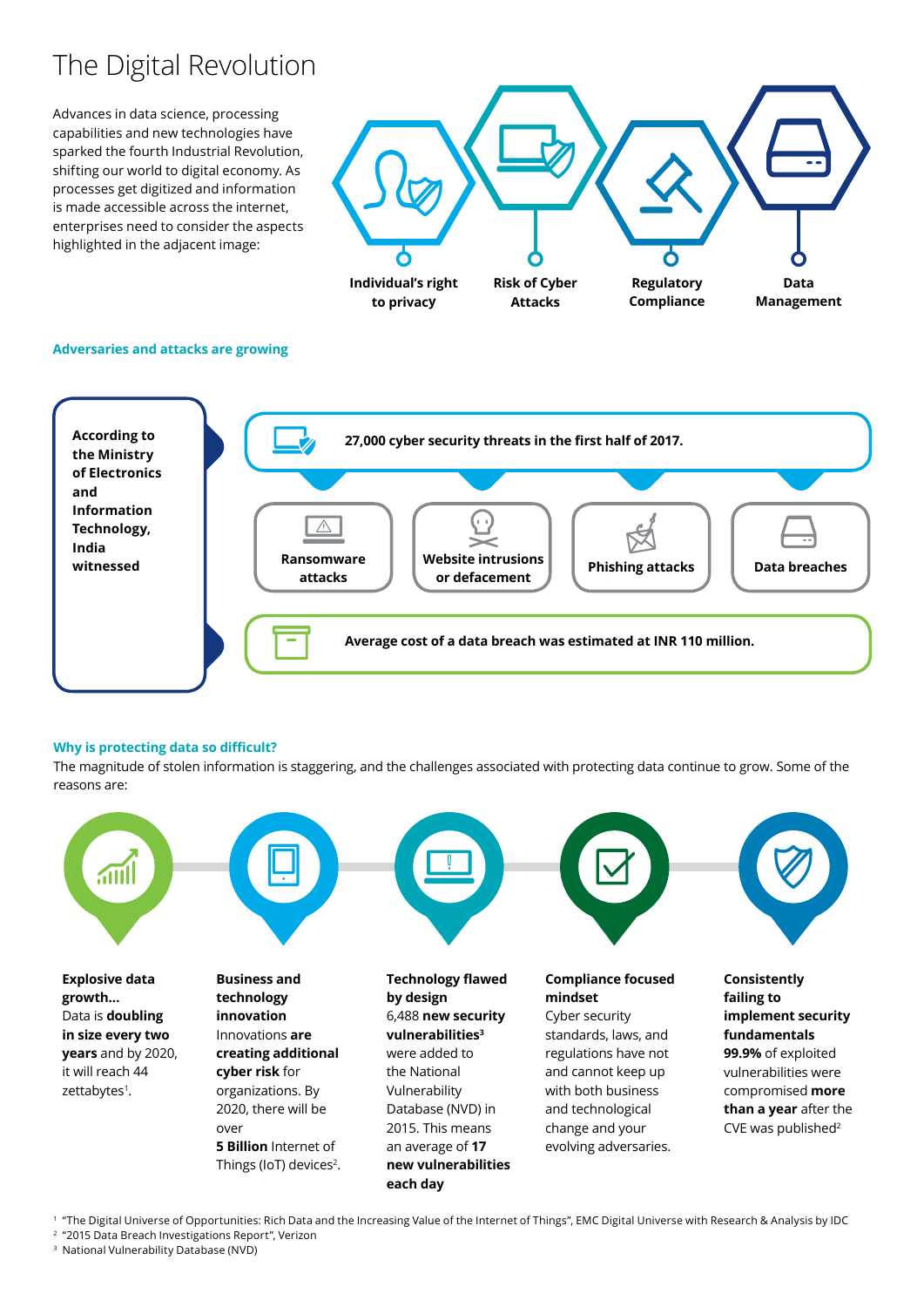## Data Protection - An Imperative

There is an urgent need to change the approach that organizations take to data protection, to minimize the risk exposure. Focusing on the following four fundamental areas can help organizations improve their security posture and change the security landscape:



### **Reinvented approach – Data Protection**

The data protection capabilities should occur from the "inside out", in addition to the "outside in". Assume your adversaries are "in", and limit what they can do, and the impact they can cause.

### **Data Centric Capabilities**

Focus on the sensitive data itself

- **• Identify and maintain an inventory** of the most critical assets through enterprise data discovery, classification, and management programs
- **• Render compromised data useless** through tokenization, encryption and obfuscation
- **• Zero in** on the most likely targets for attacks
- **• Monitor** for data access or exfiltration at database layer and endpoints



Close access paths through **fundamental security controls**

- **•** Strong Authentication
- **•** Malware Detection
- **•** Privileged User Management
- **•** Vulnerability and Patch Management
- **•** Configuration Management

**Below are the broad range of data protections services that Deloitte can assist you in your critical data protection journey .**



### **Data Discovery Exercise**

Identify where unstructured and structured sensitive data exists across the organization and develop dataflow diagrams.



### **Data Protection Technology and Capability Implementation**

Deploy data protection technology solutions and capabilities along with effective monitoring capabilities (encryption, database security etc.)

## **Data Protection Technology**

### **Assessment**

Understand key risks the organization is facing and the current state of security controls to develop a comprehensive data protection strategy and roadmap.



**Data Protection Program and Foundation Development**

Develop supporting capabilities (e.g., governance, operating model,metrics etc.) to enhance and strengthen the data protection program.



### **Data Exfiltration and Risk Assessment**

Conduct risk assessment to identify areas in the organization that is most at risk, so that remediation activities can be prioritized.



### **Managed Services**

Provide service level agreement (SLA) driven data protection monitoring services, that include event analysis, reporting and other operational support.